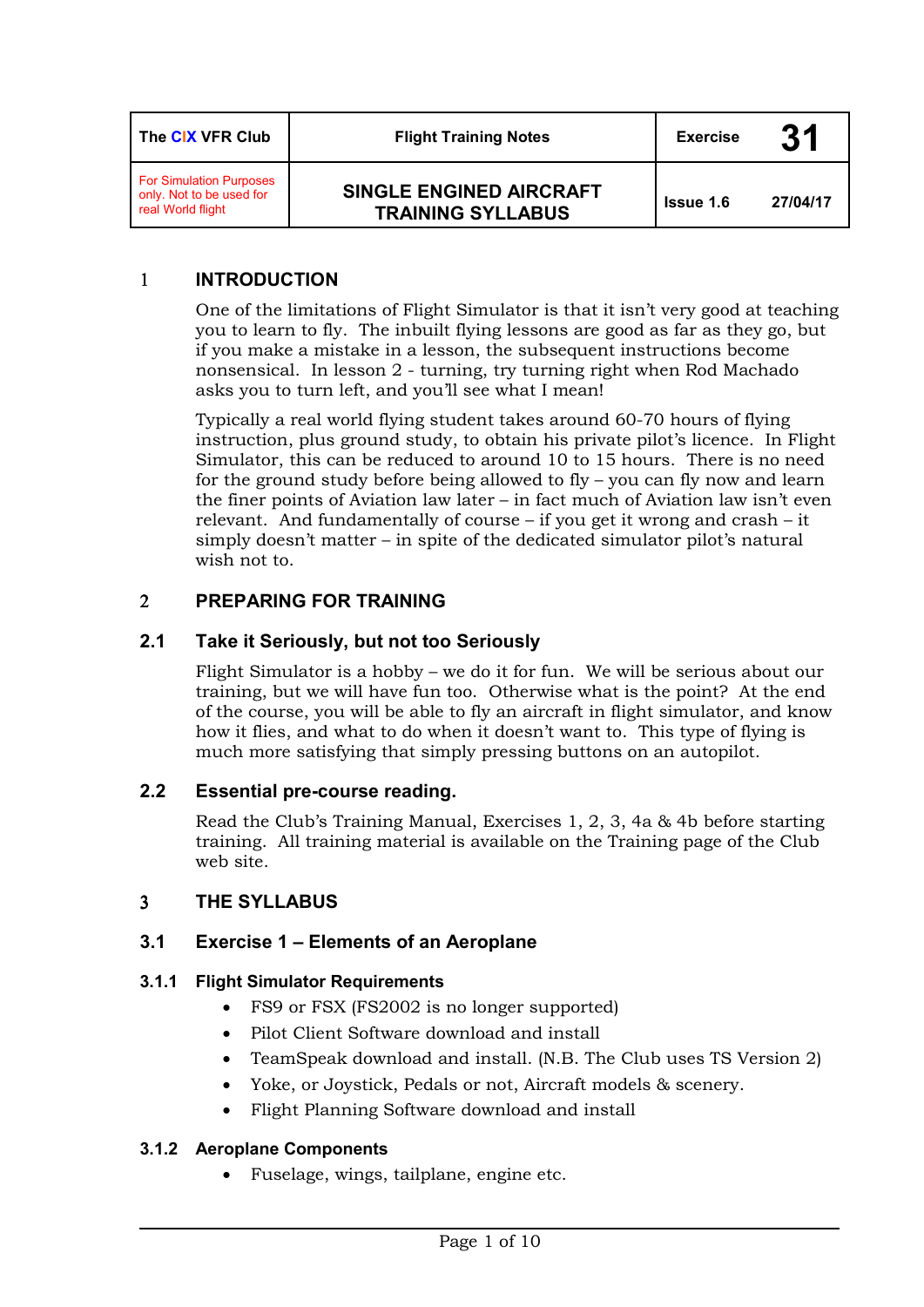| The CIX VFR Club                                                                | <b>Flight Training Notes</b>                        | <b>Exercise</b>  | 31       |
|---------------------------------------------------------------------------------|-----------------------------------------------------|------------------|----------|
| <b>For Simulation Purposes</b><br>only. Not to be used for<br>real World flight | SINGLE ENGINED AIRCRAFT<br><b>TRAINING SYLLABUS</b> | <b>Issue 1.6</b> | 27/04/17 |

### **3.1.3 External Controls**

• Ailerons, Elevators, Rudders, Trim tabs, Flaps and Slats, and what they do.

### **3.1.4 Aeroplane Performance**

• The reference (V) speeds, operating limits and "book" performance speeds and what they mean.

# **3.2 Exercise 2 – Flight Preparation and Closedown**

## **3.2.1 Before The Flight**

- Personal Preparation
- Documentation
- Suitable charts
- Aerodrome Diagrams or published UK Flight Guide
- Flight Planning software (Plan-G is recommended)
- Route determined and plotted
- Pilot's log or Flight Plan printed
- Weather internet sources of aviation weather

### **3.2.2 Setting the Altimeter**

- Basic Altimeter Theory (Altimetry)
- Inches, Millibars and Hectopascals
- Altimeter setting QNH, QFE, The Altimeter Kollsman Scale.

### **3.2.3 Pre-Flight Checks**

- Checklists before start, starting and after start.
- Fuel sufficient for the flight

### **3.2.4 Connecting to VATSIM**

- Logging on to the VATSIM server via a pilot client
- Opening Servinfo or Vatspy and using the data
- Checking for any ATCUs in the area to be flown
- Checking VATSIM weather (may be different from real world weather at the chosen location)
- Disabling VATSIM weather if necessary for VFR flight
- Creating a VATSIM Flight Plan (within the Pilot Client)
- Entering VFR Route details (optional just "VFR" may be entered)
- Essential entry in comment box "Cix VFR Club"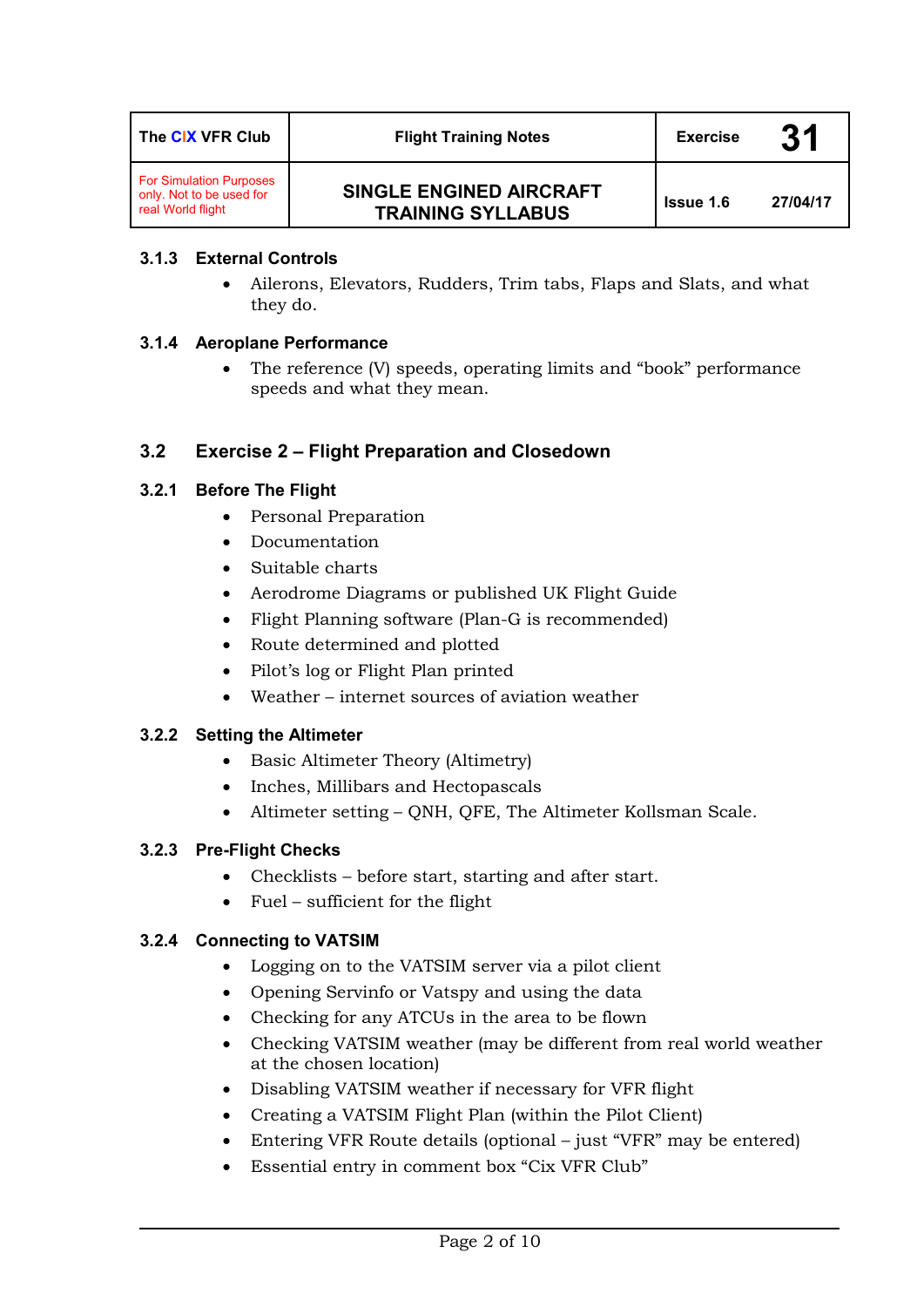| The CIX VFR Club                                                                | <b>Flight Training Notes</b>                               | <b>Exercise</b>  | 31       |
|---------------------------------------------------------------------------------|------------------------------------------------------------|------------------|----------|
| <b>For Simulation Purposes</b><br>only. Not to be used for<br>real World flight | <b>SINGLE ENGINED AIRCRAFT</b><br><b>TRAINING SYLLABUS</b> | <b>Issue 1.6</b> | 27/04/17 |

- Optional entries in comment box /V/ (voice) /D/ (Daylight) "Trainee/Newbie"
- Saving a plan for future use
- Sending a Flight Plan to the VATSIM servers
- Setting the Transponder. VFR Code 7000; CAS Conspicuity codes; Mode C.

#### **3.2.5 After Flight**

• Checklists – before shutdown, and after shutdown.

### **3.2.6 Refuelling**

- Flight Simulator methods
- Weight and balance considerations

## **3.3 Exercise 3 – The Aircraft in Flight**

These topics are covered in more detail in later Exercises

- A Balancing of Forces: Lift versus mass; Power versus drag
- Going Up and Coming Down
- Turning
- Other Forces

### **3.4 Exercise 4a – Primary Effect Of Controls**

Read Club Training Manual Exercise 4a. All training material is available on the Training page of the Club web site.

- Pitch
- Roll
- Yaw
- Making changes lift and power
- Effectiveness of Controls
- Try it in the air Flying the Lesson

### **3.5 Exercise 4b – Secondary Effect Of Controls**

Read Club Training Manual Exercise 4b. All training material is available on the Training page of the Club web site.

- The Secondary effect of aileron
- The Secondary effect of rudder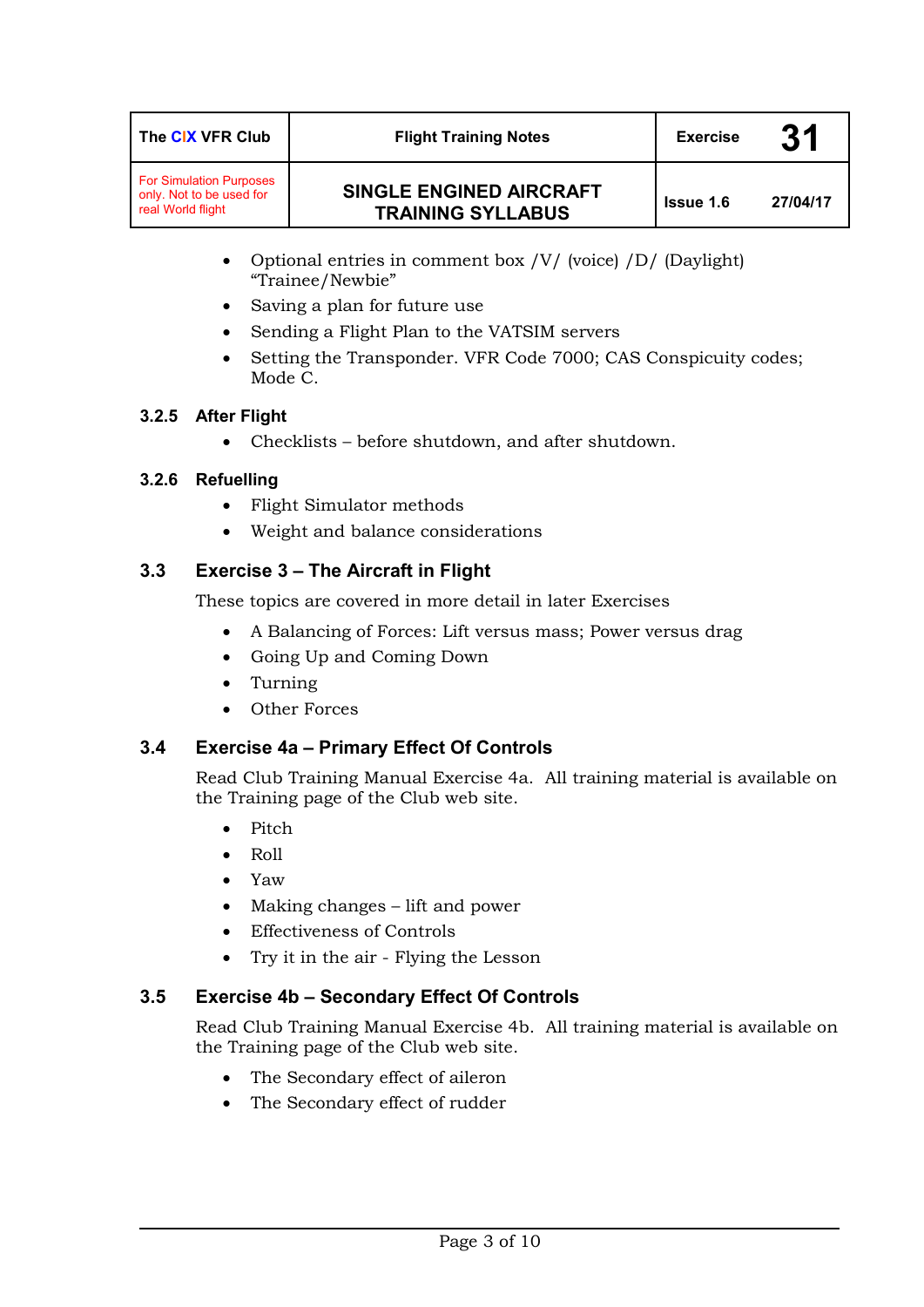| The CIX VFR Club                                                                | <b>Flight Training Notes</b>                               | <b>Exercise</b>  | 31       |
|---------------------------------------------------------------------------------|------------------------------------------------------------|------------------|----------|
| <b>For Simulation Purposes</b><br>only. Not to be used for<br>real World flight | <b>SINGLE ENGINED AIRCRAFT</b><br><b>TRAINING SYLLABUS</b> | <b>Issue 1.6</b> | 27/04/17 |

# **3.6 Exercise 4c – Trimming**

Read Club Training Manual Exercise 4c. All training material is available on the Training page of the Club web site.

- The Trim Controls
- Balanced Flight
- The Art of Trimming
- Power, Attitude Trim
- The Only Exception
- Trim for Airspeed
- Try it in the air Flying the Lesson

# **3.7 Exercise 5 – Taxying**

### **3.7.1 Theory Briefing**

- How to taxi in Flight Simulator surprisingly tricky in some aircraft.
- Taxiway markings
- Vital Actions before take off.

### **3.7.2 Practical**

- Lookout
- Steer with your feet not your hands
- Differential braking
- Taxying speeds
- Follow the Yellow Line

### **3.7.3 Parking**

- Location, Location (i.e. where parking is permitted)
- Checklist after shutdown.

### **3.8 Exercise 6 – Straight and Level Flight**

Read Club Training Manual Exercise 6. All training material is available on the Training page of the Club web site.

### **3.8.1 Theory Briefing**

- Forces in Equilibrium
- Attitude Flying
- Balanced Flight

### **3.8.2 Flying**

• Establishing Cruise Speed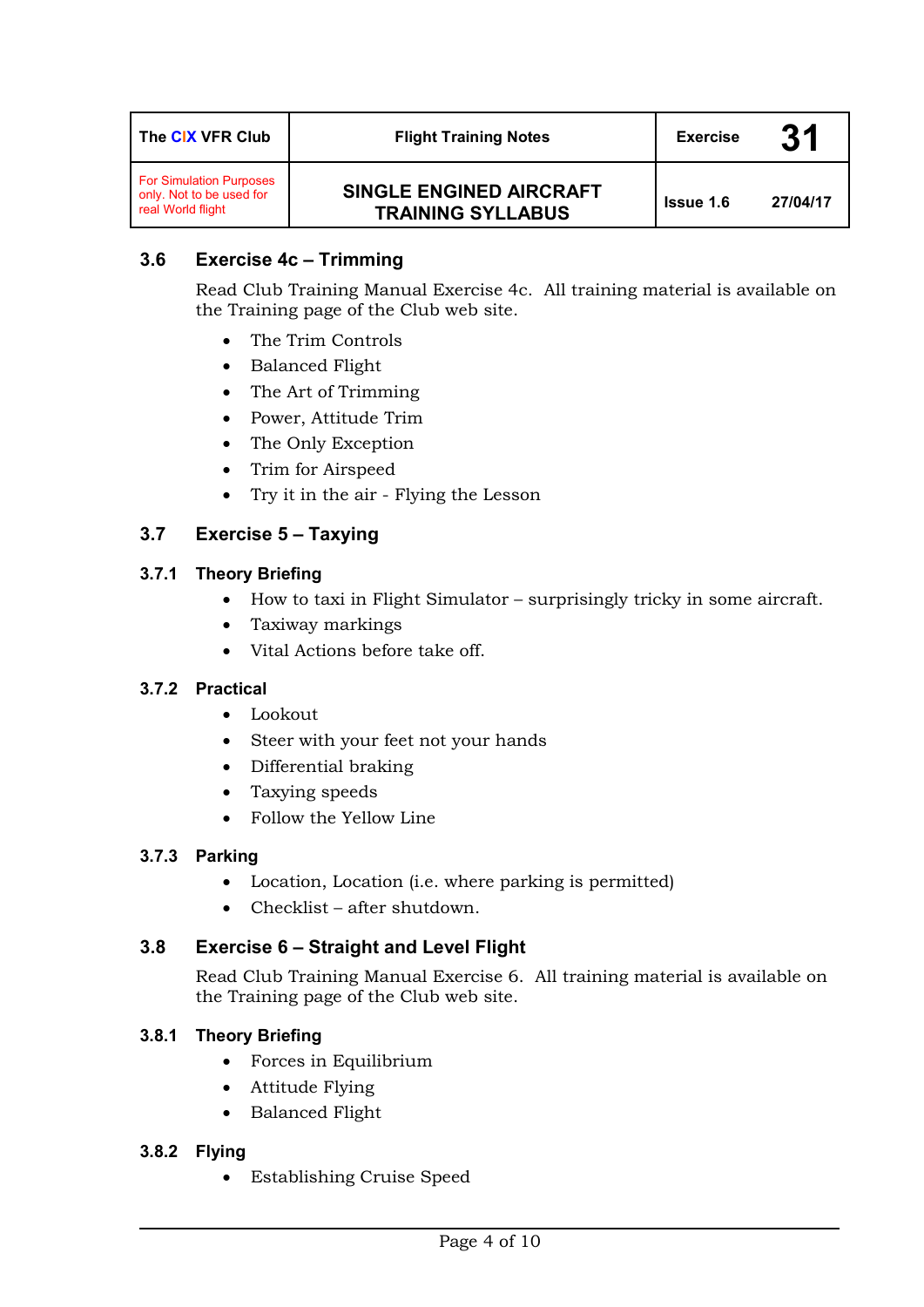| The CIX VFR Club                                                                | <b>Flight Training Notes</b>                        | <b>Exercise</b>  | 31       |
|---------------------------------------------------------------------------------|-----------------------------------------------------|------------------|----------|
| <b>For Simulation Purposes</b><br>only. Not to be used for<br>real World flight | SINGLE ENGINED AIRCRAFT<br><b>TRAINING SYLLABUS</b> | <b>Issue 1.6</b> | 27/04/17 |

- Changing Speed
- Flight Instruments in Straight and Level Flight

### **3.9 Exercise 7 – Climbing**

Read Club Training Manual Exercise 7. All training material is available on the Training page of the Club web site.

### **3.9.1 Theory Briefing**

• Climbing

## **3.9.2 Flying**

- Outside Checks
- Cockpit checks
- Establishing the Climb
- Returning to Straight and Level

## **3.10 Exercise 8 – Descending**

Read Club Training Manual Exercise 8. All training material is available on the Training page of the Club web site.

### **3.10.1 Theory Briefing**

- Best Glide Speed
- The Glide Descent
- The Powered Descent
- Flaps
- Effect of Wind

### **3.10.2 Flying**

- Outside Checks
- Cockpit checks
- The Glide Descent without Flaps
- Resuming Straight and Level Flight
- The Glide Descent with Flaps
- Resuming Straight and Level Flight
- The Cruise Descent
- The Powered Descent with Flaps

# **3.11 Exercise 9 – Turning**

Read Club Training Manual Exercise 9.

• Medium turns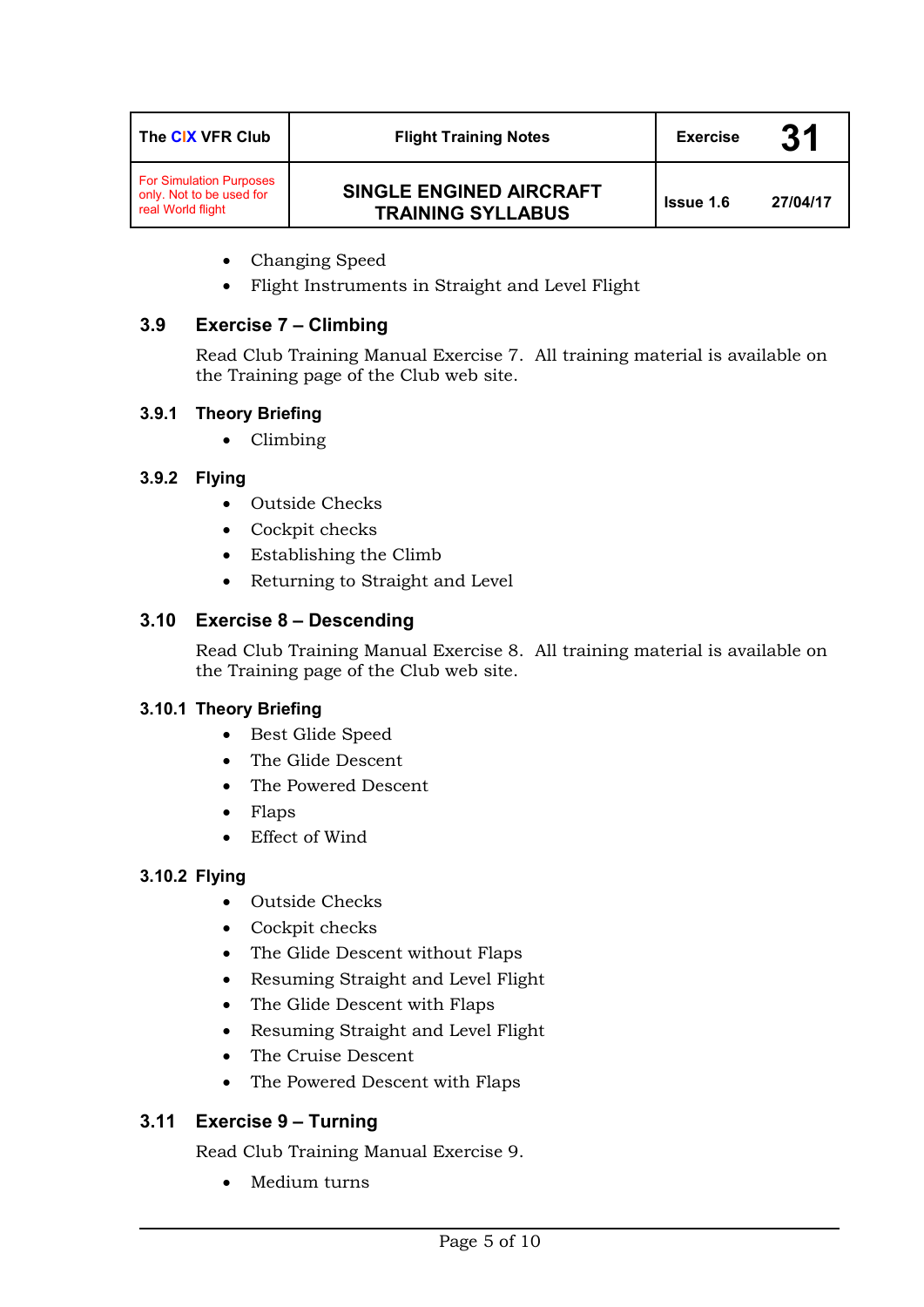| The CIX VFR Club                                                                | <b>Flight Training Notes</b>                               | <b>Exercise</b>  | 31       |
|---------------------------------------------------------------------------------|------------------------------------------------------------|------------------|----------|
| <b>For Simulation Purposes</b><br>only. Not to be used for<br>real World flight | <b>SINGLE ENGINED AIRCRAFT</b><br><b>TRAINING SYLLABUS</b> | <b>Issue 1.6</b> | 27/04/17 |

- Balance in the turn
- Rate One turns
- Climbing turns
- Descending turns
- Descending turns with flaps

#### **3.12 Exercise 10a – Slow Flight**

Read Club Training Manual Exercise 10a.

- Angle of attack
- Establishing Slow Flight
- Attitude Controls Airspeed, Power Controls Altitude
- Returning to Normal Cruise Flight
- Turning in slow flight

### **3.13 Exercise 10b – Stalling**

Read Club Training Manual Exercise 10b.

- Mechanism of the stall
- Flaps up (Clean) stall without power
- Clean stall with power
- Power off stall with flaps
- Power on stall with flaps

### **3.14 Exercise 11 –Spin Avoidance**

Read Club Training Manual Exercise 11.

Spinning isn't properly modeled in MS Flight Simulator so is only covered briefly.

• Types of Spin – incipient, developed, flat.

#### **3.15 Exercise 12 – The Standard Take Off & Climb To Downwind**

Read Club Training Manual Exercise 12. All training material is available on the Training page of the Club web site.

- Altimeter setting
- The VFR Circuit
- Planning before take off
- The take off in detail
- The crosswind leg
- The downwind leg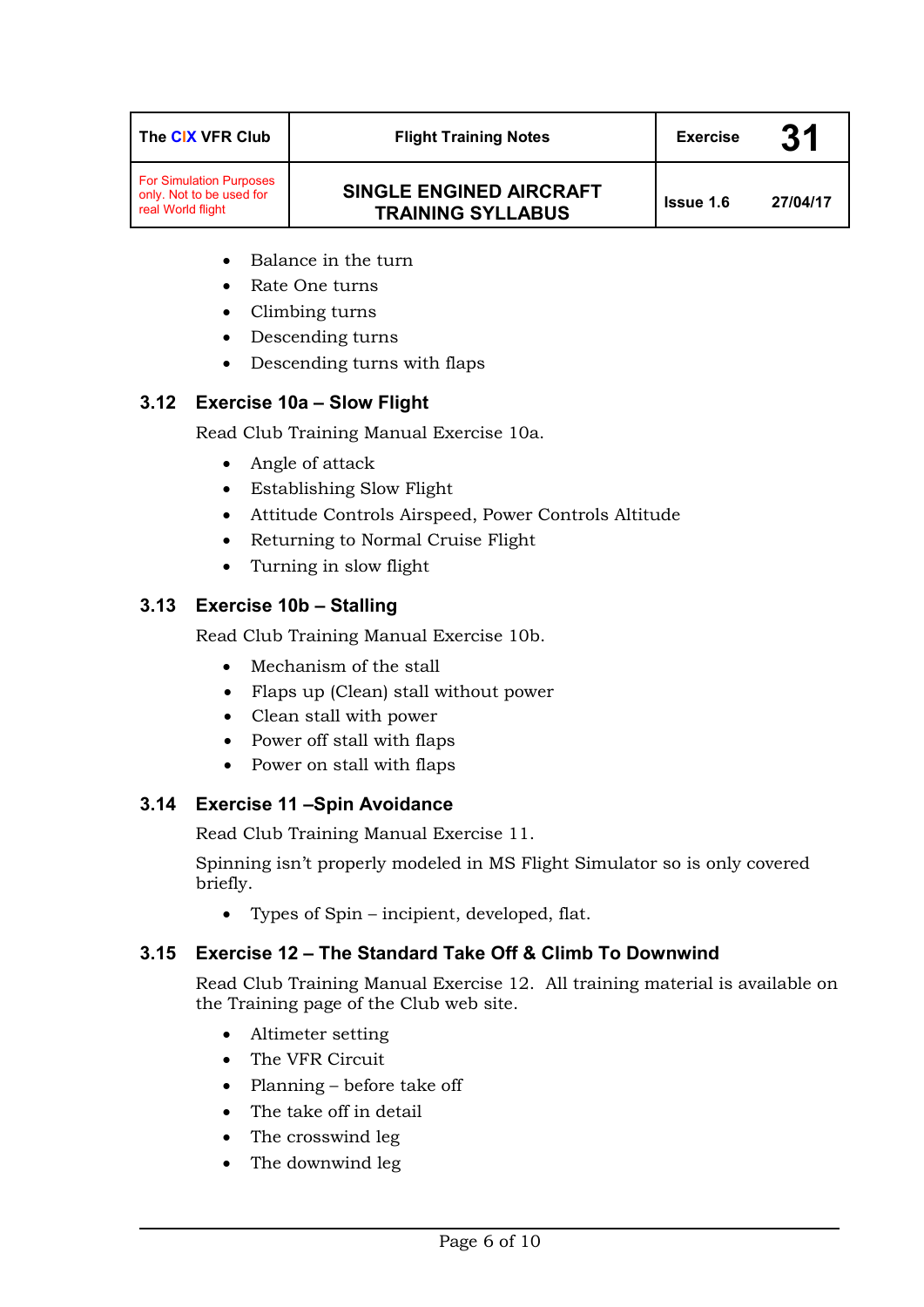| The CIX VFR Club                                                                | <b>Flight Training Notes</b>                               | <b>Exercise</b>  | 31       |
|---------------------------------------------------------------------------------|------------------------------------------------------------|------------------|----------|
| <b>For Simulation Purposes</b><br>only. Not to be used for<br>real World flight | <b>SINGLE ENGINED AIRCRAFT</b><br><b>TRAINING SYLLABUS</b> | <b>Issue 1.6</b> | 27/04/17 |

• Effect of wind

## **3.16 Exercise 13a – The Powered Approach and Landing**

Read Club Training Manual Exercise 13a.

- The VFR Circuit
- Planning before take off
- The base leg
- The turn onto final approach
- Final approach
- The Landing
- Common Landing Errors
- The Go-around or Missed Approach
- Touch-and-Go Landings

## **3.17 Exercise 13b – The Glide Approach and Landing**

Read Club Training Manual Exercise 13b.

- The VFR Circuit
- Planning before take off
- The base leg
- The turn onto final approach
- Final approach
- The Landing
- The Glide Approach
- Common Landing Errors
- The Go-around or Missed Approach
- The Touch-and-Go landing

### **3.18 First Solo**

In Flight Simulator, it is unfortunately impossible to reproduce the exhilaration of a successfully completed first solo – which comprises one circuit and full stop landing. The chances are high that a Flight Simulator newcomer has flown "solo" a number of times, either well or badly, before committing to more formalized training with the Club. So this Exercise is not included in the Club Training Manual

### **3.19 Exercise 15 – Advanced Turning**

Not yet available.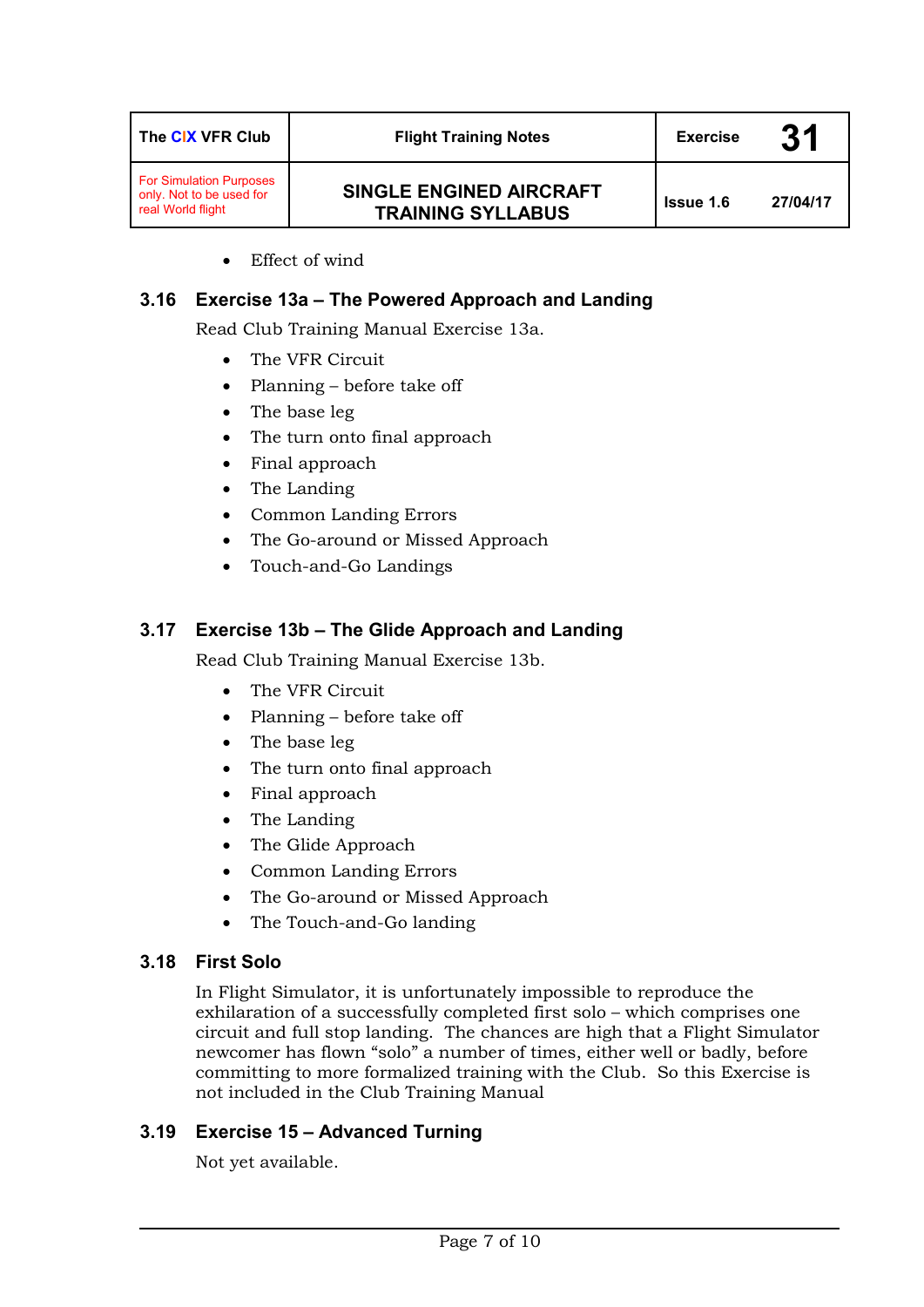| The CIX VFR Club                                                                | <b>Flight Training Notes</b>                        | <b>Exercise</b>  | 31       |
|---------------------------------------------------------------------------------|-----------------------------------------------------|------------------|----------|
| <b>For Simulation Purposes</b><br>only. Not to be used for<br>real World flight | SINGLE ENGINED AIRCRAFT<br><b>TRAINING SYLLABUS</b> | <b>Issue 1.6</b> | 27/04/17 |

# **3.20 Exercise 16 – Forced landing without power**

Not yet available.

### **3.21 Exercise 17 – Precautionary landings**

Not yet available.

### **3.22 Exercise 18A – Navigation Theory**

#### **3.22.1 Reading**

Read Club Training Manual Exercise 18A. All training material is available on the Training page of the Club web site.

- Definitions
- Maps and Charts
- The Magnetic Compass
- Speed
- Vertical Navigation And Altimetry
- Defining a Route

### **3.23 Exercise 18B - Navigation at lower levels and reduced visibility**

Not yet available.

### **3.24 Exercise 18C - Radio Navigation**

Not yet available.

### **3.25 Exercise 18D**

Practical VFR Navigation

This document describes the planning and execution of a solo cross-country flight similar to the Qualifying Cross Country of a RW PPL.

#### **3.25.1 Reading**

- The Club Radiotelephony Manual and CAP413.
- Using Squawkbox 3/4
- Using FSInn V1.1/V1.2
- The Airborne Flight Plan

All are available for download from the Training page of the Club web site

#### **3.25.2 Theory Briefing**

- Connecting to VATSIM
- Using the radio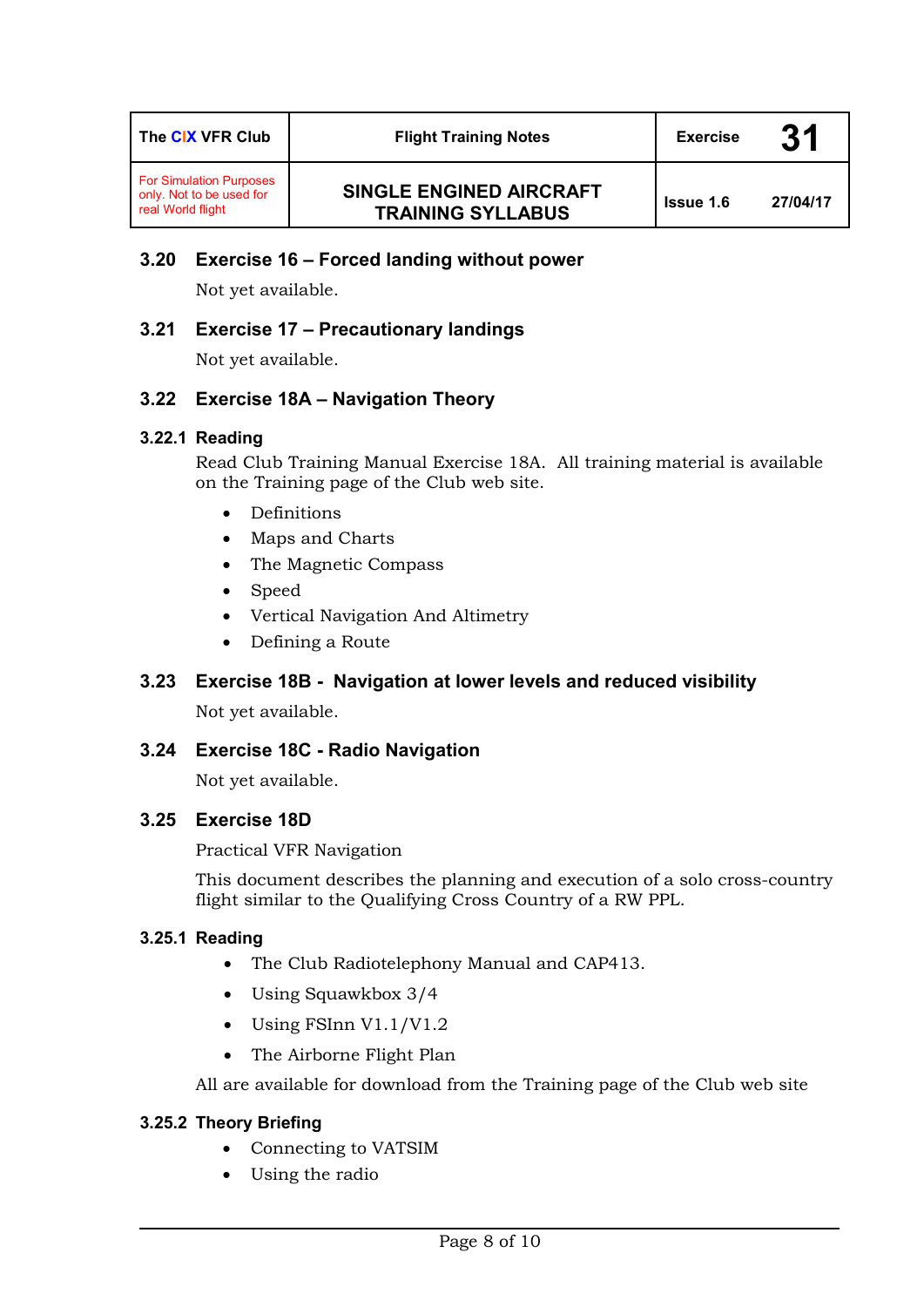| The CIX VFR Club                                                                | <b>Flight Training Notes</b>                               | <b>Exercise</b>  | 31       |
|---------------------------------------------------------------------------------|------------------------------------------------------------|------------------|----------|
| <b>For Simulation Purposes</b><br>only. Not to be used for<br>real World flight | <b>SINGLE ENGINED AIRCRAFT</b><br><b>TRAINING SYLLABUS</b> | <b>Issue 1.6</b> | 27/04/17 |

- Test call (Radio check)
- Taxying out
- Taking off
- En route
- The Airborne Flight Plan
- Emergencies
- Approach to an Air Traffic Control Zone
- Joining the Circuit
- Approach and landing
- Taxying to parking & shutdown.

## **3.26 Exercise 19**

Basic Instrument Flight

#### **3.26.1 Reading**

- The Club's "The IMC Rating" Tutorial
- The VATSIM UK "How to" Series on Instrument Flight Diagrams

### **3.26.2 Flying**

- NDB Tracking
- NDB/DME Approach procedures
- NDB holds
- DME Arcs
- VOR Tracking, inbound and outbound
- VOR/VOR position fixing
- ILS
- Minima & Decision Heights for IMC rated pilots
- Unusual attitudes

### 4 **SUCCESS**

When you have completed your solo cross country under VATSIM ATC control, you can congratulate yourself on having completed one of the most comprehensive flight training programmes in the world of Microsoft Flight Simulator, and we, the Club, hope you will enjoy the hobby so much more than previously.